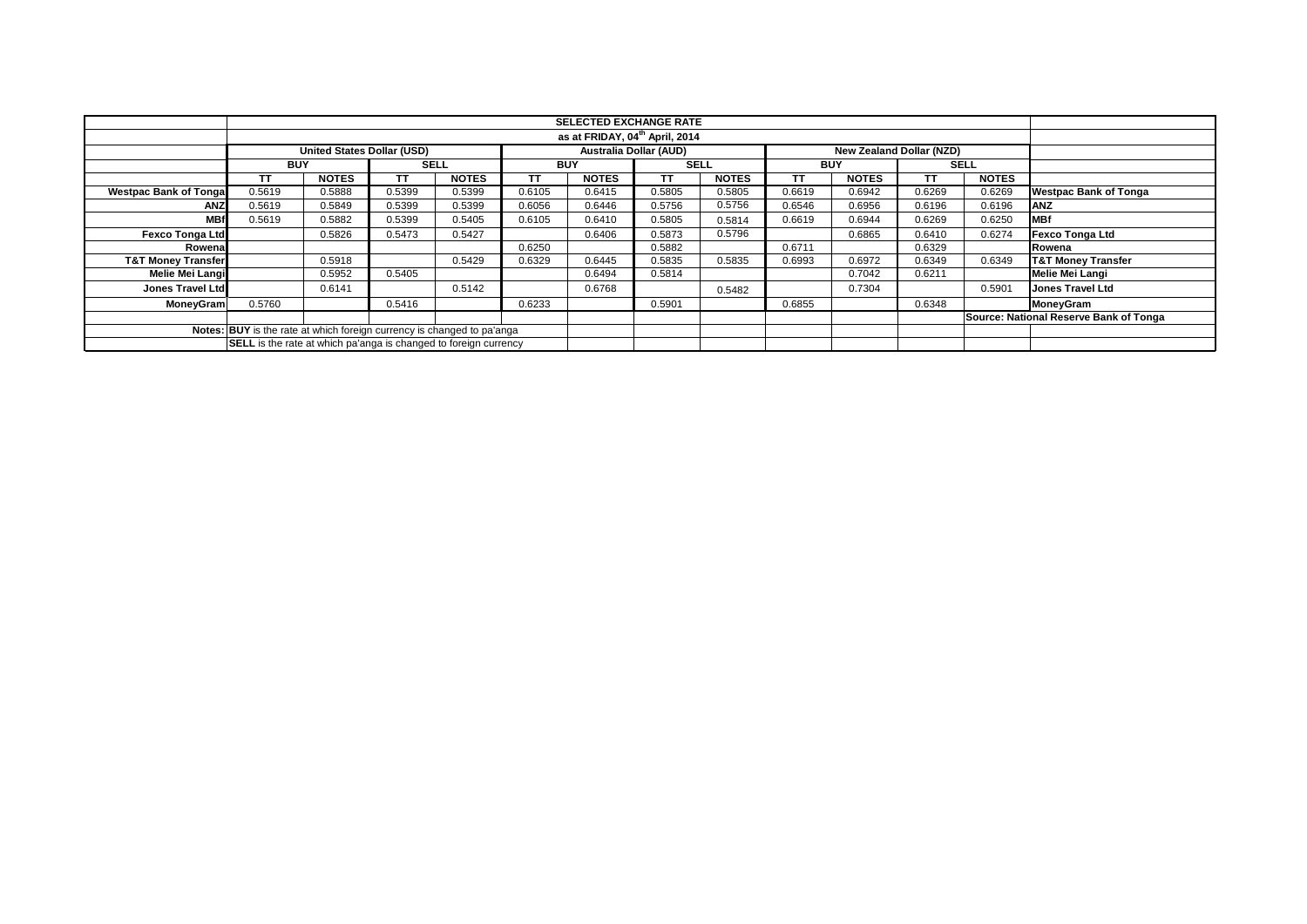|                               |                                                                         |                            |           |              |        | <b>SELECTED EXCHANGE RATE</b> |        |              |                                        |                          |             |              |                               |
|-------------------------------|-------------------------------------------------------------------------|----------------------------|-----------|--------------|--------|-------------------------------|--------|--------------|----------------------------------------|--------------------------|-------------|--------------|-------------------------------|
|                               | as at FRIDAY, 11 <sup>th</sup> of April, 2014                           |                            |           |              |        |                               |        |              |                                        |                          |             |              |                               |
|                               |                                                                         | United States Dollar (USD) |           |              |        | Australia Dollar (AUD)        |        |              |                                        | New Zealand Dollar (NZD) |             |              |                               |
|                               | <b>BUY</b>                                                              | <b>SELL</b>                |           | <b>BUY</b>   |        | <b>SELL</b>                   |        | <b>BUY</b>   |                                        |                          | <b>SELL</b> |              |                               |
|                               | ТT                                                                      | <b>NOTES</b>               | <b>TT</b> | <b>NOTES</b> | ТT     | <b>NOTES</b>                  | TΤ     | <b>NOTES</b> | тт                                     | <b>NOTES</b>             | <b>TT</b>   | <b>NOTES</b> |                               |
| <b>Westpac Bank of Tongal</b> | 0.5680                                                                  | 0.5949                     | 0.5460    | 0.5460       | 0.6051 | 0.6361                        | 0.5751 | 0.5751       | 0.6583                                 | 0.6906                   | 0.6233      | 0.6233       | <b>Westpac Bank of Tonga</b>  |
| <b>ANZ</b>                    | 0.5680                                                                  | 0.5910                     | 0.5460    | 0.5460       | 0.6005 | 0.6395                        | 0.5705 | 0.5705       | 0.6511                                 | 0.6921                   | 0.6161      | 0.6161       | <b>ANZ</b>                    |
| <b>MBf</b>                    | 0.5680                                                                  | 0.5952                     | 0.5460    | 0.5464       | 0.6051 | 0.6369                        | 0.5751 | 0.5747       | 0.6583                                 | 0.6897                   | 0.6233      | 0.6250       | <b>MBf</b>                    |
| <b>Fexco Tonga Ltd</b>        |                                                                         | 0.5890                     | 0.5528    | 0.5486       |        | 0.6353                        | 0.5823 | 0.5748       |                                        | 0.6829                   | 0.6371      | 0.6240       | <b>Fexco Tonga Ltd</b>        |
| Rowenal                       |                                                                         |                            |           |              | 0.6135 |                               | 0.5814 |              | 0.6711                                 |                          | 0.6289      |              | Rowena                        |
| <b>T&amp;T Money Transfer</b> |                                                                         | 0.5979                     |           | 0.5490       | 0.6329 | 0.6391                        | 0.5781 | 0.5781       | 0.6993                                 | 0.6936                   | 0.6323      | 0.6323       | <b>T&amp;T Money Transfer</b> |
| <b>Melie Mei Langi</b>        |                                                                         | 0.6024                     | 0.5464    |              |        | 0.6452                        | 0.5747 |              |                                        | 0.6803                   | 0.6211      |              | <b>Melie Mei Langi</b>        |
| <b>Jones Travel Ltd</b>       |                                                                         | 0.6206                     |           | 0.5200       |        | 0.6715                        |        | 0.5433       |                                        | 0.7267                   |             | 0.5868       | <b>Jones Travel Ltd</b>       |
| <b>MoneyGram</b>              | 0.5800                                                                  |                            | 0.5454    |              | 0.6132 |                               | 0.5805 |              | 0.6755                                 |                          | 0.6256      |              | MoneyGram                     |
|                               |                                                                         |                            |           |              |        |                               |        |              | Source: National Reserve Bank of Tonga |                          |             |              |                               |
|                               | Notes: BUY is the rate at which foreign currency is changed to pa'anga  |                            |           |              |        |                               |        |              |                                        |                          |             |              |                               |
|                               | <b>SELL</b> is the rate at which pa'anga is changed to foreign currency |                            |           |              |        |                               |        |              |                                        |                          |             |              |                               |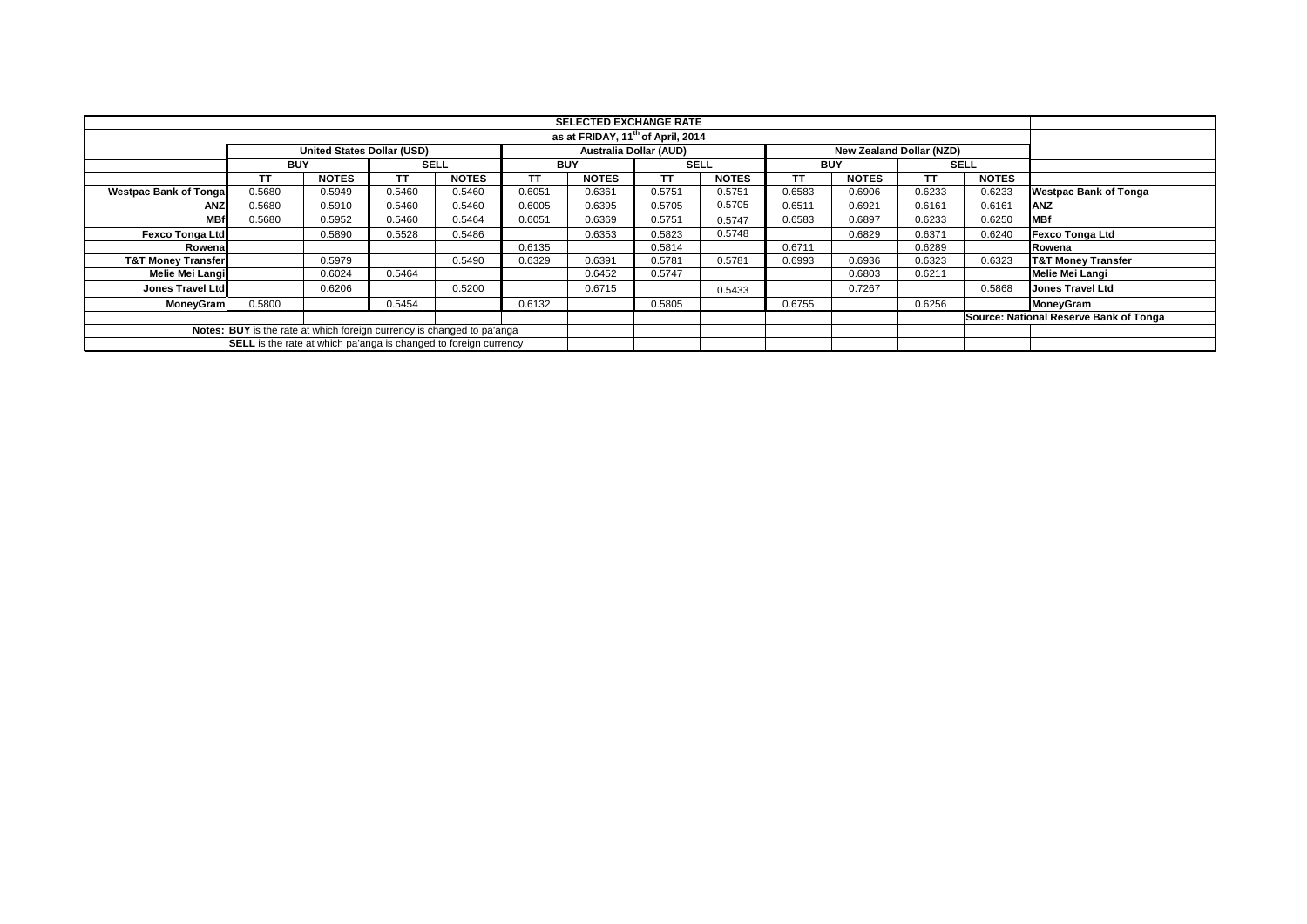|                               |                                                                         |                            |           |              |            |                        | <b>SELECTED EXCHANGE RATE</b> |              |                                        |                          |             |              |                               |
|-------------------------------|-------------------------------------------------------------------------|----------------------------|-----------|--------------|------------|------------------------|-------------------------------|--------------|----------------------------------------|--------------------------|-------------|--------------|-------------------------------|
|                               | as at FRIDAY, 17 <sup>th</sup> of April, 2014                           |                            |           |              |            |                        |                               |              |                                        |                          |             |              |                               |
|                               |                                                                         | United States Dollar (USD) |           |              |            | Australia Dollar (AUD) |                               |              |                                        | New Zealand Dollar (NZD) |             |              |                               |
|                               |                                                                         | <b>SELL</b><br><b>BUY</b>  |           |              | <b>BUY</b> |                        | <b>SELL</b>                   |              | <b>BUY</b>                             |                          | <b>SELL</b> |              |                               |
|                               | ТT                                                                      | <b>NOTES</b>               | <b>TT</b> | <b>NOTES</b> | TΤ         | <b>NOTES</b>           | TΤ                            | <b>NOTES</b> | тт                                     | <b>NOTES</b>             | <b>TT</b>   | <b>NOTES</b> |                               |
| <b>Westpac Bank of Tongal</b> | 0.5662                                                                  | 0.5931                     | 0.5442    | 0.5442       | 0.6059     | 0.6369                 | 0.5759                        | 0.5759       | 0.6606                                 | 0.6929                   | 0.6256      | 0.6256       | <b>Westpac Bank of Tonga</b>  |
| <b>ANZ</b>                    | 0.5662                                                                  | 0.5892                     | 0.5442    | 0.5442       | 0.6010     | 0.6400                 | 0.5710                        | 0.5710       | 0.6532                                 | 0.6942                   | 0.6182      | 0.6182       | <b>ANZ</b>                    |
| <b>MBf</b>                    | 0.5662                                                                  | 0.5917                     | 0.5442    | 0.5435       | 0.6059     | 0.6369                 | 0.5759                        | 0.5747       | 0.6606                                 | 0.6944                   | 0.6256      | 0.6250       | <b>MBf</b>                    |
| <b>Fexco Tonga Ltd</b>        |                                                                         | 0.5871                     | 0.5509    | 0.5469       |            | 0.6358                 | 0.5826                        | 0.5752       |                                        | 0.6851                   | 0.6390      | 0.6260       | <b>Fexco Tonga Ltd</b>        |
| Rowenal                       |                                                                         |                            |           |              | 0.6135     |                        | 0.7692                        |              | 0.6711                                 |                          | 0.6289      |              | Rowena                        |
| <b>T&amp;T Money Transfer</b> |                                                                         | 0.5961                     |           | 0.5472       | 0.6329     | 0.6399                 | 0.5789                        | 0.5789       | 0.6993                                 | 0.6959                   | 0.6315      | 0.6315       | <b>T&amp;T Money Transfer</b> |
| <b>Melie Mei Langi</b>        |                                                                         | 0.5988                     | 0.5435    |              |            | 0.6452                 | 0.5747                        |              |                                        | 0.7042                   | 0.6211      |              | <b>Melie Mei Langi</b>        |
| <b>Jones Travel Ltd</b>       |                                                                         | 0.6228                     |           | 0.5183       |            | 0.6687                 |                               | 0.5485       |                                        | 0.7275                   |             | 0.5958       | <b>Jones Travel Ltd</b>       |
| <b>MoneyGram</b>              | 0.5830                                                                  |                            | 0.5482    |              | 0.6215     |                        | 0.5884                        |              | 0.6862                                 |                          | 0.6355      |              | MoneyGram                     |
|                               |                                                                         |                            |           |              |            |                        |                               |              | Source: National Reserve Bank of Tonga |                          |             |              |                               |
|                               | Notes: BUY is the rate at which foreign currency is changed to pa'anga  |                            |           |              |            |                        |                               |              |                                        |                          |             |              |                               |
|                               | <b>SELL</b> is the rate at which pa'anga is changed to foreign currency |                            |           |              |            |                        |                               |              |                                        |                          |             |              |                               |